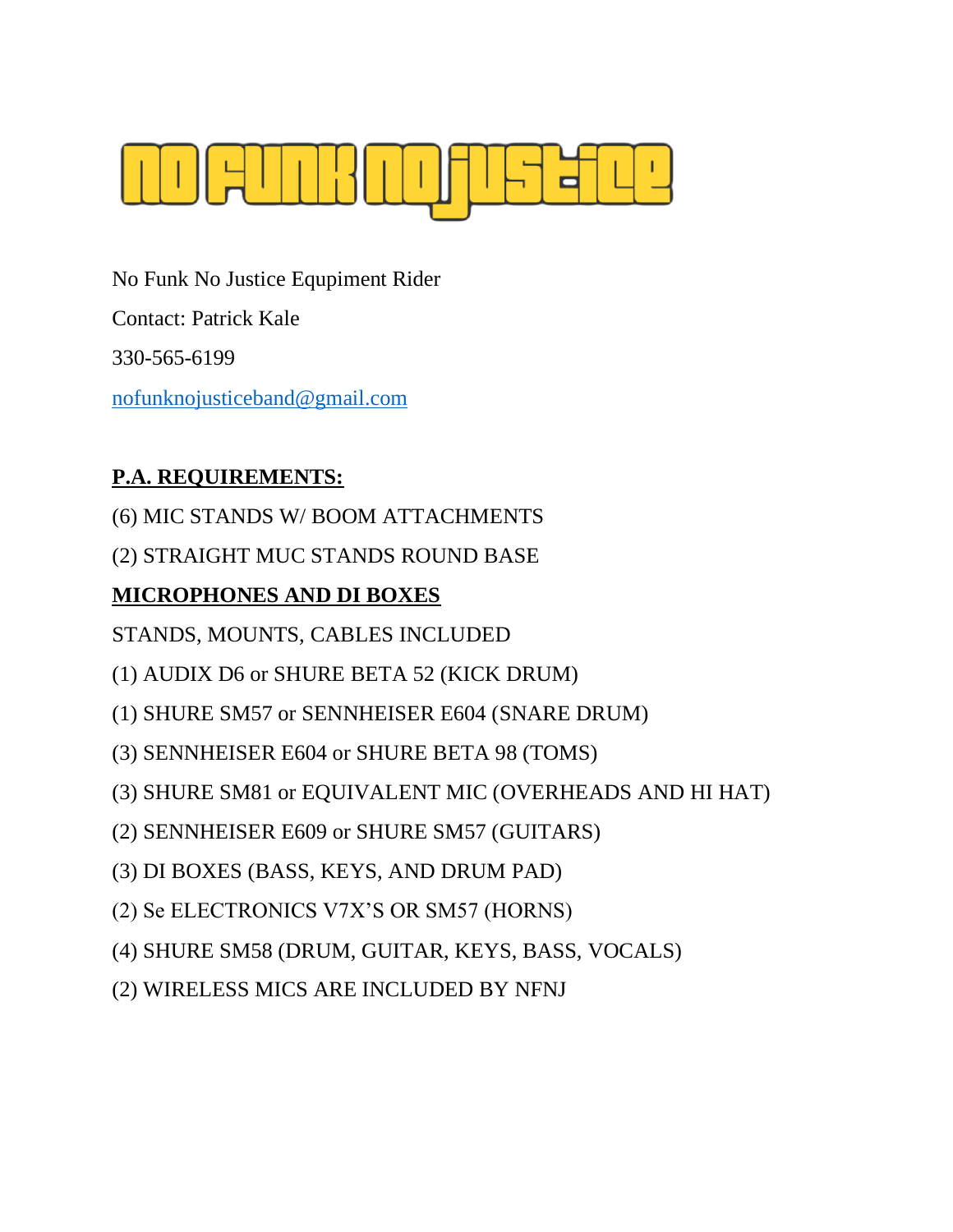## **MAIN PA SPEAKERS**

### MINIMUM

(2-4) 1,000-WATT TWO-WAY POWERED PA SPEAKERS

(2-4) 1,000-WATT POWERD SUBWOOFERS

\*ARTIST WILL CONSULT WITH VENUE PRIOR TO BOOKING

## **CONSOLE**

(1) BEHRINGER X32, MACKIE DL32R, MIDAS M32, OR ALLEN HEATH Q SERIES MIXING CONSOLE. ARTISTS WILL CONTROL MONITORS FROM IPADS (IPADS) ON STAGE.

## **MONITORS**

(1) IN-EAR MONITORING RIG PROVIDED BY ARTIST (X32)

(3) THREE FLOOR WEDGES ACROSS FRONT OF STAGE (SEPARATE MIXES)

## **LIGHTING**

(MINIMUM)

(8) LED PAR CANS ON EACH SIDE OF STAGE

(4) LED PAR CANS IN REAR OF STAGE